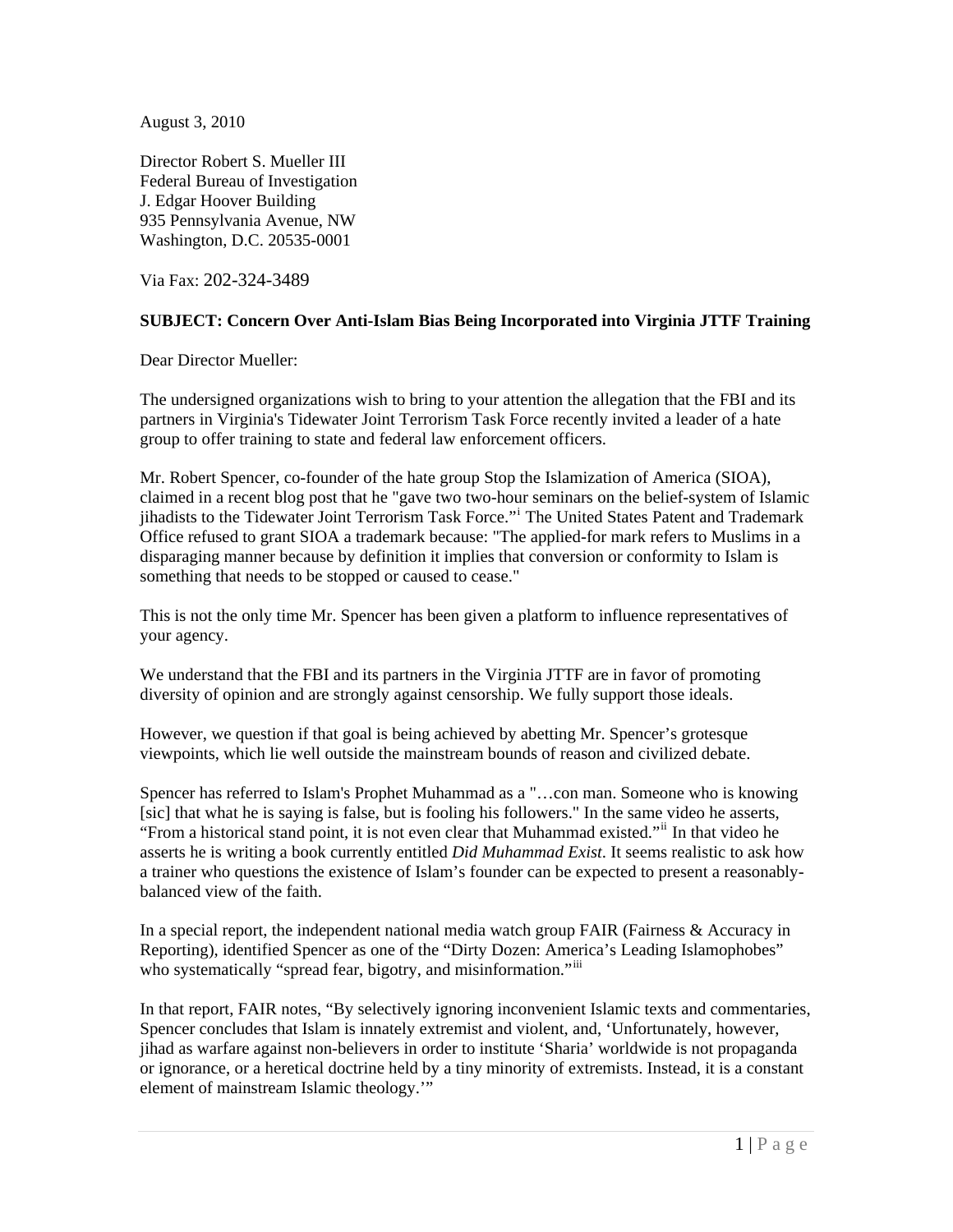In 2006, Spencer participated in a conference honoring anti-Muslim, anti-immigrant Dutch politician Pim Fortuyn, who sought to legalize government discrimination in the Netherlands. Spencer proudly highlights his participation in this conference among his "Notable Speaking Engagements." [iv](#page-3-1) Fortuyn's anti-Muslim views and the resulting backlash against Muslims living in the Netherlands are noted in the Department of State's International Religious Freedom Reports for 2002 and 2005.

More recently, Spencer joined with hate-blogger Pamela Geller to found a new organization named Stop the Islamization of America (SIOA).

SOIA has come to prominence through shrill opposition to the building of American mosques, anti-Islam bus and taxi advertising campaigns, support for European far-right groups and Islamophobes such as the English Defence League and Geert Wilders, and bigoted anti-Islam statements by its co-leader, Pamela Geller. $v$ 

Geller has claimed that "Hitler and the Nazis were inspired by Islam" and offered rhetorical support to both accused Serbian war criminal Radovan Karadzic and slain Apartheid-era leader Eugene Terre'blanche.<sup>[vi](#page-3-1)</sup>

Geller and Spencer offered support for a call to wipe the nation of Pakistan off the map using India's nuclear weapons. They both used their blogs to promote a video urging the mass killing of all Pakistanis.<sup>[vii](#page-3-1)</sup>

Geller has posted images on her blog that include a fake photograph of Supreme Court nominee Elena Kagan in a Nazi uniform, another fake image of President Obama urinating on an American flag and drawings purporting to depict Islam's Prophet Muhammad as a pig. In a June 25 blog entry, Geller posted a video claiming that Muslims engage in bestiality.

SIOA is an outgrowth of a similar group in Europe that seeks to block the construction of mosques. That group, Stop the Islamization of Europe, "considers Islamophobia to be the height of common sense."

Spencer operates the "Jihad Watch" Internet hate site, which is notorious for its depiction of Islam as an inherently violent faith that is a threat to world peace. The site is well-known for its bone-chilling comments.

On November 5, 2005, Jihad Watch Board Vice-President Hugh Fitzgerald wrote:

"To be sure, plenty of Believers in exotic creeds alien or new to the West have managed to fit in perfectly well, and be friendly neighbors and loyal citizens, even if they came from Vietnam or India or China. Only one group, only one belief-system, distinguishes itself by appearing incapable of fitting in. And that is Muslims, and Islam."<sup>[viii](#page-3-1)</sup>

In his article "Islam for the Perplexed," Fitzgerald supported U.S. government and private persecution of Muslims:

"The second important goal is to stop all Muslim migration to Muslim lands, to the U.S., to Canada, to Western Europe. For obvious reasons, Muslims do not migrate to Eastern Europe and Russia. If possible, not only should migration be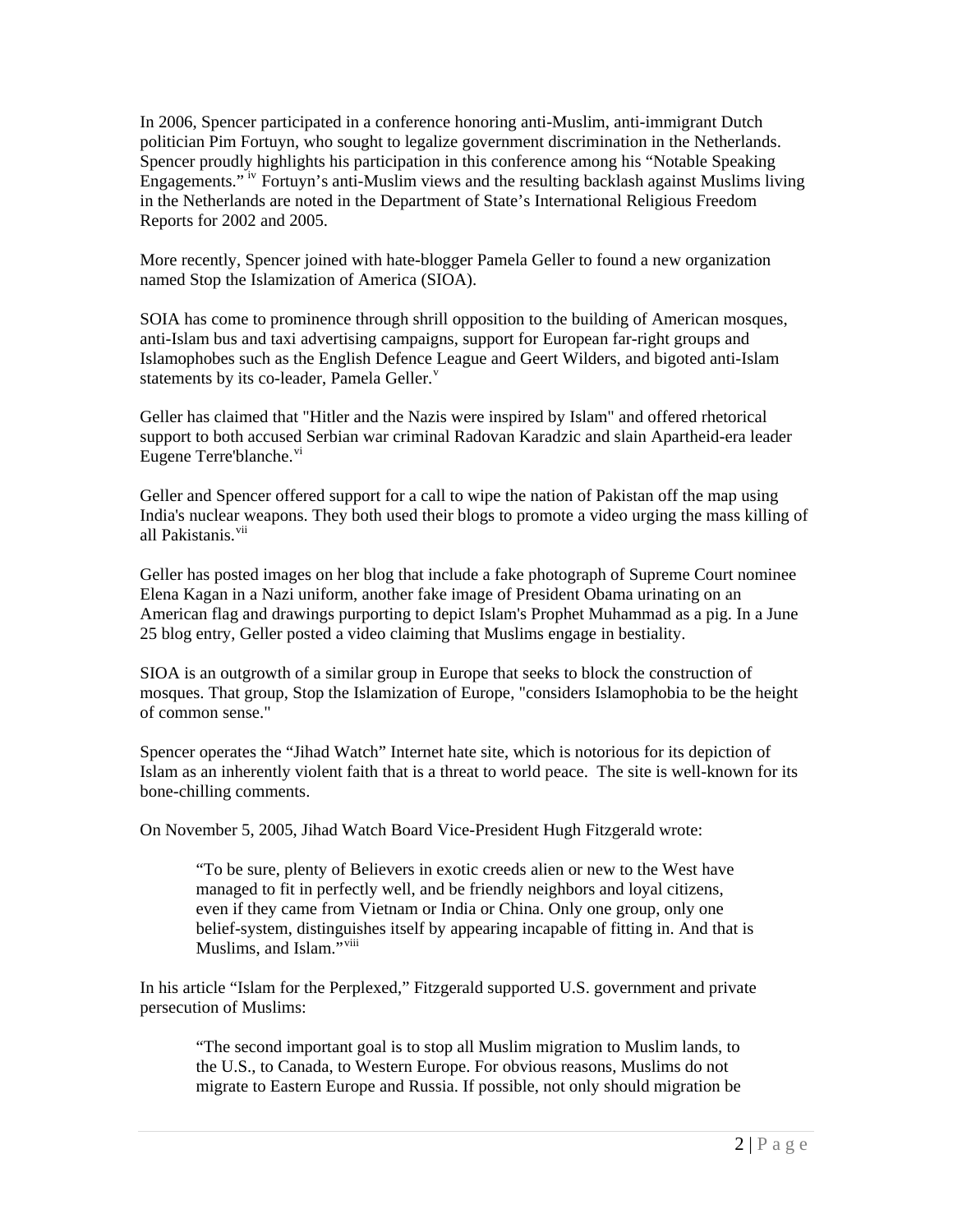stopped, but life can be made more difficult, if not by the government, then by private individuals, so that Muslims will be discouraged from remaining."<sup>[ix](#page-3-1)</sup>

On October 5, 2005 Fitzgerald supported mass expulsion of Muslims from Europe:

"Europe already needs to reverse the folly of the mass Muslim migration that has helped make life so unpleasant, expensive and physically insecure for Infidels everywhere in Europe, and will continue to do so unless Muslim migration is halted, and these countries made, not Muslim-friendly, but Muslim-hostile, so that demographic conquest can end and inroads be reversed. It may come to something like the Benes Decree in Czechoslovakia.

"Surely whatever threat the tolerant Benes-Masaryk government sensed from the Sudeten Germans in 1946, which prompted their large-scale expulsion, was as nothing compared to the threat that a large Muslim population would pose to non-Muslims."[x](#page-3-1)

Astoundingly, Spencer defended Mr. Fitzgerald, writing:

"If Hugh had written about Jews what he wrote about Muslims, he would not only be a bigot; he would be a liar. But the fact that what can be truthfully said about one group cannot be truthfully said about another does not make it untrue, or bigoted."<sup>[xi](#page-3-1)</sup>

Mr. Spencer is entitled to his radical views and associations. We strongly believe that such plainly bigoted views, and those who hold them, should be relegated to the fringe of our nation's discourse, not given a veneer of legitimacy by being invited to train the institutions and individuals charged with protecting our nation from violent extremists.

We hope to distribute your response to our respective constituencies in order to alleviate grassroots concerns regarding individuals and groups with clear anti-Muslim motivations being used as trainers for our nation's law enforcement.

Sincerely,

Council on American-Islamic Relations (CAIR) Defending Dissent Foundation Islamic Shura Council of Southern California Islamic Society of North America (ISNA) MAS Freedom Muslim Public Affairs Council (MPAC) Muslim Advocates Sikh Coalition South Asian Americans Leading Together (SAALT)